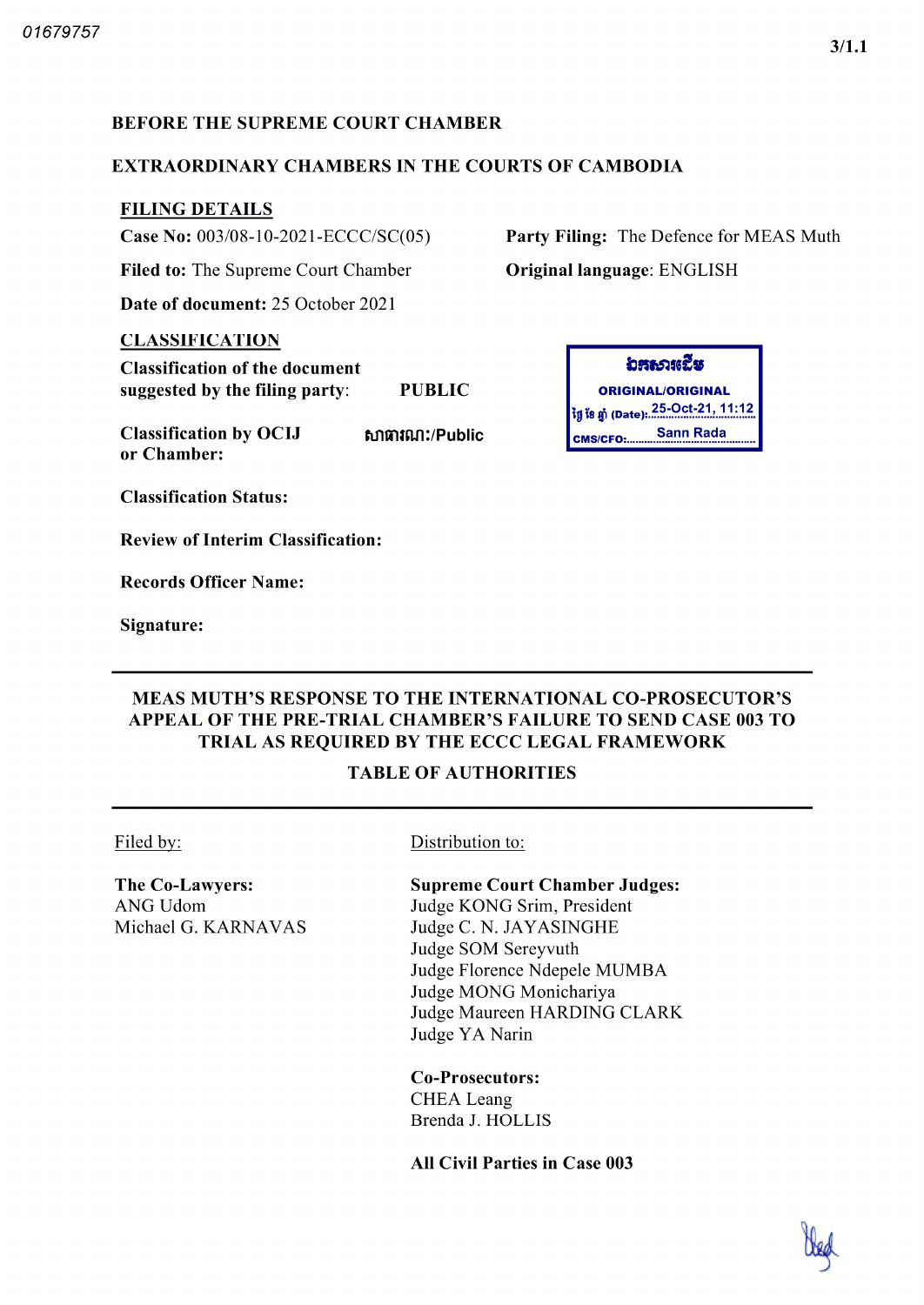# $\text{ECCC}$  Laws and Procedures –  $\text{ECCC}$  Legal Compendium

1. ECCC Internal Rules, Rev. 9, 16 January 2015, Rules 1(2), 19, 20, 67(1), 72, 73(13)(b),  $79(1)$ .

# ECCC Filings, Jurisprudence, and Memoranda  $-A$ *lready on the Case File*

# Case 001

2. Case of KAING Guek Eav, 001/18-07-2007-ECCC/SC, Appeal Judgement, 3 February 2012, F28.

# Case 002

- 3. Case of NUON Chea et al., 002/19-09-2007/ECCC/TC, Decision on the Applicability of Joint Criminal Enterprise, 12 September 2021, E100/6.
- 4. Case of NUON Chea et al., 002/19-09-2007-ECCC/SC, Decision on Khieu Samphân's Application for Review of Decision on Requests for Extensions of Time and Page Limits on Notices of Appeal,  $7$  June 2019, F44 $/1$ .
- 5. Case of NUON Chea et al., 002/19-09-2007-ECCC/S, Decision on Co-Prosecutors' Submissions on Proceeding with Appeal Hearing, 3 December 2015, F30/16/1.

# Case 003

- Considerations of the Pre Trial Chamber regarding the Appeal against Order on the Admissibility of Civil Party Applicant Chum Neou, 13 February 2013, D11/3/4/2, Opinion of Judges Chung and Downing
- 7. Considerations on Appeals Against Closing Orders, 7 April 2021, D266/27 & D267/35.
- Decision on International Co Prosecutor's Request to Forward Case File 003 to the Trial Chamber, 20 May 2021, D270/7.
- 9. Consolidated Decision on the Requests of the International Co-Prosecutor and the Co-Lawyers for MEAS Muth Concerning the Proceedings in Case 003, 8 September 2021, D275/1 & D272/3.

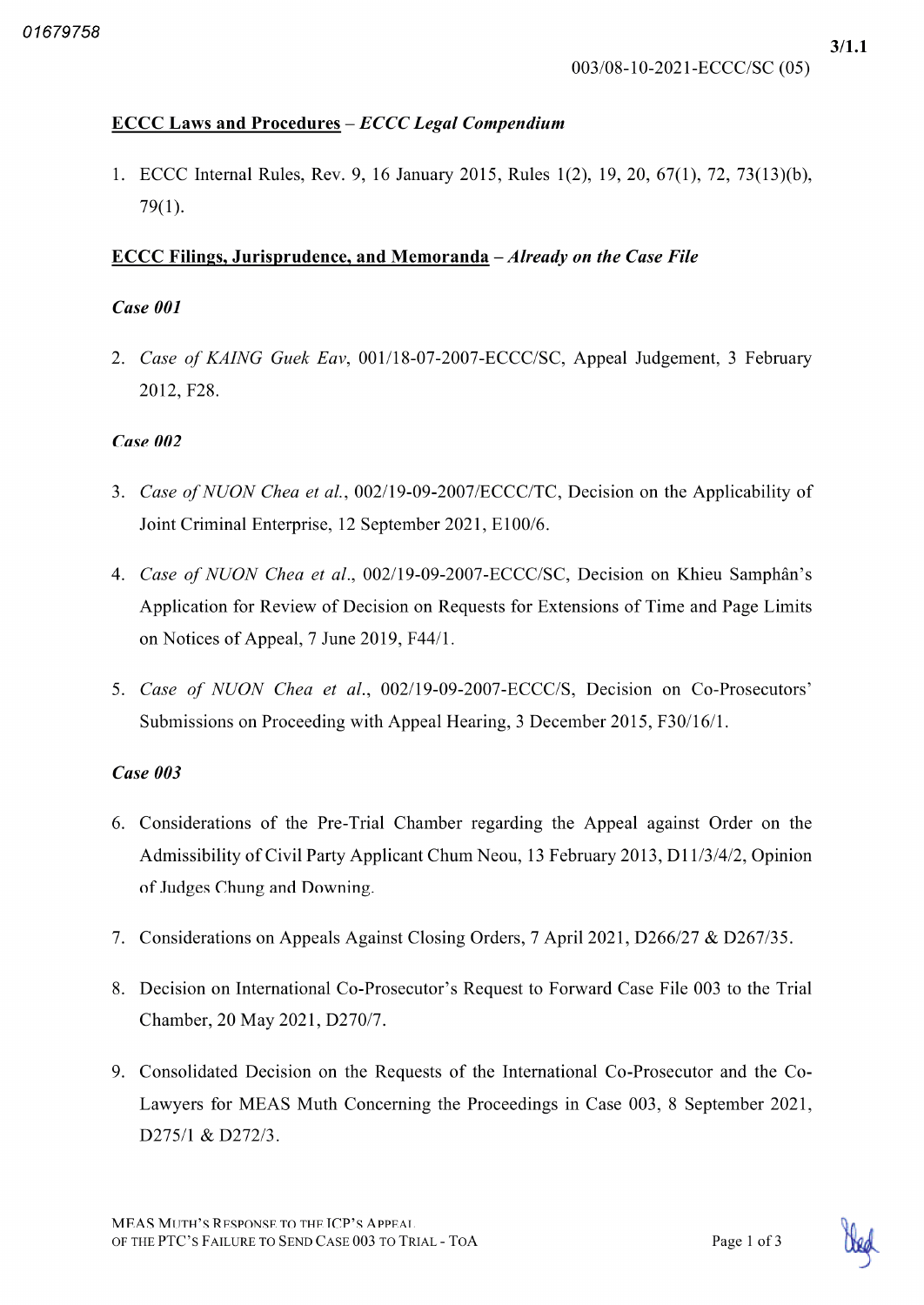$3/1.1$ 

- 10 Order to File Submissions on Residual Jurisdiction to Terminate Case 003 16 September 2021, D273.
- <sup>11</sup> International Co Prosecutor's Appeal of the Pre Trial Chamber's Failure to Send Case 003 to Trial as Required by the ECCC Legal Framework, 8 October 2021, Doc. No. 3.

## Case 004

12. Case of YIM Tith, 004/07-09-2009-ECCC/OCIJ (PTC61), Considerations on Appeals Against Closing Orders, 17 September 2021.

## Case 004/2

- 13. Case of  $AO \ An$ ,  $004/2/07-09-2009-ECCC/OCIJ$  (PTC60), Considerations on Appeals Against Closing Orders, 19 December 2019, D359/24 & D360/33.
- 14. Case of  $AO$  An,  $004/2/07-09-2009-ECCC-TC/SC$ , International Co-Prosecutor's Immediate Appeal of the Trial Chamber's Effective Termination of Case 004/2, 4 May 2020, E004/2/1.
- 15. Case of AO An, 004/2/07-09-2009-ECCC-TC/SC, International Co-Prosecutor's Reply to AO An's Letter Regarding Her Immediate Appeal of the Trial Chamber's Effective Termination of Case 004/2, 26 May 2020, E004/2/1/1/1.
- 16. Case of  $AO$  An,  $004/2/07-09-2009-ECCC/TC/SC$ , Decision on International Co-Prosecutors' Immediate Appeal of the Trial Chamber's Effective Termination of Case 004/2, 10 August 2020, E004/2/1/1/2.

# International (ized) Criminal Tribunals and Court Statutes, Rules, and Jurisprudence

## **ICTR**

17. Prosecutor v. Semanza, ICTR-97-20-A, Decision, 31 May 2000 - [Document exceeds 10 pages extract provided] Attachment